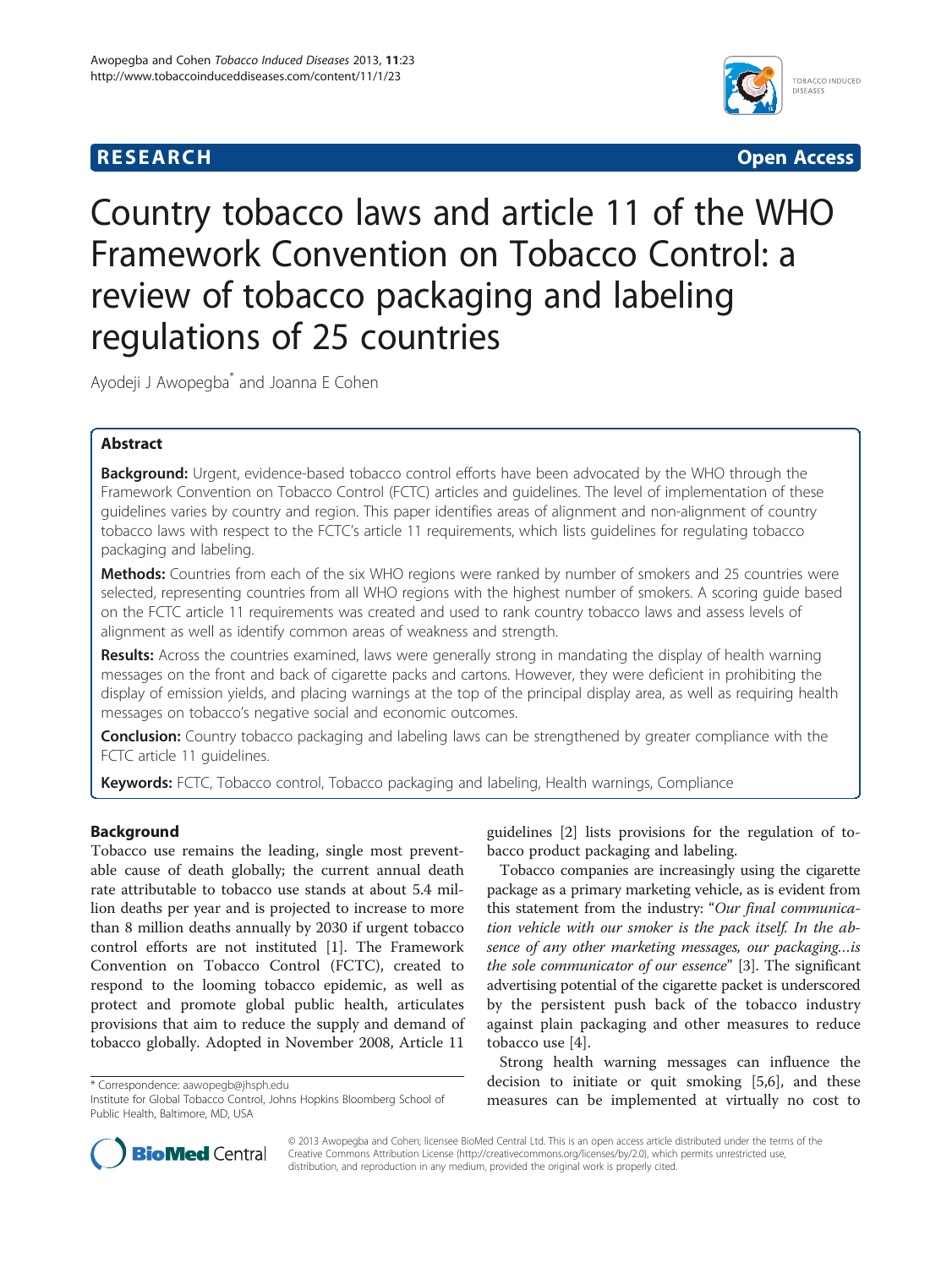<span id="page-1-0"></span>government [[7\]](#page-7-0). In addition, there is strong public support for strong health warnings, even among smokers [[8-12](#page-7-0)]. However, it is not clear the extent to which countries are enacting strong tobacco packaging regulations that are consistent with the FCTC article 11 guidelines. This paper assesses the level of compliance of country tobacco laws with the mandatory components of the FCTC article 11 guidelines, and identifies common areas of weakness in tobacco labeling laws in the countries that contribute the most to the global burden from smoking across all six WHO regions.

## **Methods**

## Country selection

Countries with the highest numbers of smokers in each WHO region were selected for this study. Absolute number of smokers for each country was estimated from ageand sex-standardized adult daily smoking prevalence for the year 2009 [[7](#page-7-0)] and country total population for 2010 [[13](#page-7-0)]. Countries in each WHO region were ranked, from highest to lowest, by estimated number of smokers. The first six countries in the European Region, as well as the first five countries in each of other WHO regions were

|  |  | Table 1 Characteristics of country laws, with respect to location of health warnings on cigarette packs |
|--|--|---------------------------------------------------------------------------------------------------------|
|--|--|---------------------------------------------------------------------------------------------------------|

| *Country              | Ratified<br><b>FCTC</b> | Year of<br>ratification | Warning on pack<br>and carton | Front and<br>back | Top of PDA          | Opening does not<br>damage warning | Not obstructed by<br>tax stamps, etc. | <b>Total</b>   |
|-----------------------|-------------------------|-------------------------|-------------------------------|-------------------|---------------------|------------------------------------|---------------------------------------|----------------|
| Africa                |                         |                         |                               |                   |                     |                                    |                                       |                |
| South Africa          | <b>YES</b>              | 2005                    | $\mathbf{1}$                  | $\mathbb{1}$      | $\mathbb{1}$        | $\overline{1}$                     | $\mathbf 0$                           | $\overline{4}$ |
| Kenya                 | <b>YES</b>              | 2004                    | 1                             | $\mathbb{1}$      | $\mathbf 0$         | $\mathbf 0$                        | $\mathbf 0$                           | 2              |
| Americas              |                         |                         |                               |                   |                     |                                    |                                       |                |
| Mexico                | <b>YES</b>              | 2004                    | 1                             | $\mathbf{1}$      | $\mathbf{1}$        | $\mathbf{1}$                       | $\mathbf{1}$                          | 5              |
| Canada                | <b>YES</b>              | 2004                    | $\mathbf{1}$                  | $\mathbf{1}$      | $\mathbf 0$         | $\mathbf{1}$                       | $\mathbf{1}$                          | 4              |
| Brazil                | <b>YES</b>              | 2005                    | $\mathbf{1}$                  | $\mathbf{1}$      | $\mathbf 0$         | $\mathbf{0}$                       | $\mathbf{1}$                          | 3              |
| Argentina             | $\rm NO$                |                         | 1                             | 1                 | $\mathbf 0$         | $\mathbf 0$                        | $\mathbf{1}$                          | 3              |
| <b>USA</b>            | <b>NO</b>               |                         | $\mathbf{1}$                  | $\mathbf{1}$      | $\mathbf{1}$        | $\mathbf 0$                        | $\mathbf 0$                           | 3              |
| Eastern Mediterranean |                         |                         |                               |                   |                     |                                    |                                       |                |
| Egypt                 | <b>YES</b>              | 2005                    | $\mathbf{1}$                  | $\mathbb{1}$      | $\mathbf 0$         | $\mathbf 0$                        | $\mathbf 0$                           | $\overline{c}$ |
| Pakistan              | <b>YES</b>              | 2004                    | 1                             | $\mathbb{1}$      | $\mathbb{1}$        | $\mathbf 0$                        | $\mathbf 0$                           | 3              |
| Europe                |                         |                         |                               |                   |                     |                                    |                                       |                |
| Spain                 | <b>YES</b>              | 2005                    | 1                             | 1                 | 1                   | $\mathbf{1}$                       | $\mathbf{1}$                          | 5              |
| Turkey                | <b>YES</b>              | 2004                    | 1                             | $\mathbf{1}$      | 1                   | $\mathbf{1}$                       | $\mathbf{1}$                          | 5              |
| Poland                | <b>YES</b>              | 2006                    | 1                             | $\mathbf{1}$      | $\mathsf{O}\xspace$ | $\mathbf{1}$                       | $\mathbf{1}$                          | 4              |
| UK                    | <b>YES</b>              | 2004                    | $\mathbf{1}$                  | $\mathbf{1}$      | $\mathbf 0$         | $\mathbf{1}$                       | $\mathbf{1}$                          | 4              |
| Ukraine               | <b>YES</b>              | 2006                    | 1                             | $\mathbf{1}$      | $\mathbf 0$         | $\mathbf{1}$                       | $\mathbf{1}$                          | $\overline{4}$ |
| Russia                | <b>YES</b>              | 2008                    | 0.5                           | $\mathbf{1}$      | $\mathbf 0$         | $\mathbf{1}$                       | $\mathbf 0$                           | 2.5            |
| South-East Asia       |                         |                         |                               |                   |                     |                                    |                                       |                |
| Nepal                 | <b>YES</b>              | 2006                    | $\mathbf{1}$                  | $\mathbf{1}$      | 1                   | $\mathbf{1}$                       | $\mathbf{1}$                          | 5              |
| Thailand              | <b>YES</b>              | 2004                    | $\mathbf{1}$                  | 1                 | $\mathbf{1}$        | $\mathbf 0$                        | $\mathbf 0$                           | 3              |
| India                 | <b>YES</b>              | 2004                    | 1                             | $\mathbf{1}$      | $\mathbf 0$         | $\mathbf{1}$                       | $\mathbf{1}$                          | 4              |
| Bangladesh            | <b>YES</b>              | 2004                    | $\mathbf{1}$                  | 1                 | 1                   | $\mathbf 0$                        | $\mathbf 0$                           | 3              |
| Indonesia             | NO                      |                         | 0.5                           | 0.5               | $\mathbf 0$         | $\mathsf O$                        | $\mathbf 0$                           | 1              |
| Western Pacific       |                         |                         |                               |                   |                     |                                    |                                       |                |
| Australia             | <b>YES</b>              | 2004                    | 1                             | $\mathbf{1}$      | 1                   | $\mathbf{1}$                       | $\mathbf{1}$                          | 5              |
| Malaysia              | <b>YES</b>              | 2005                    | $\mathbf{1}$                  | $\mathbf{1}$      | $\mathbf{1}$        | $\mathbf 0$                        | $\mathbf{1}$                          | 4              |
| Philippines           | <b>YES</b>              | 2005                    | $\mathbf{1}$                  | 1                 | $\mathbf 0$         | $\mathbf{1}$                       | $\mathbf{1}$                          | 4              |
| VietNam               | <b>YES</b>              | 2004                    | 1                             | $\mathbf{1}$      | $\mathbf 0$         | $\mathbf 0$                        | $\circ$                               | 2              |
| China                 | <b>YES</b>              | 2005                    | 1                             | $\mathbf{1}$      | $\mathbf 0$         | $\mathbf 0$                        | $\mathbf 0$                           | $\overline{2}$ |

\*Countries are ranked within each of the six WHO regions by overall level of compliance with FCTC article 11 guidelines.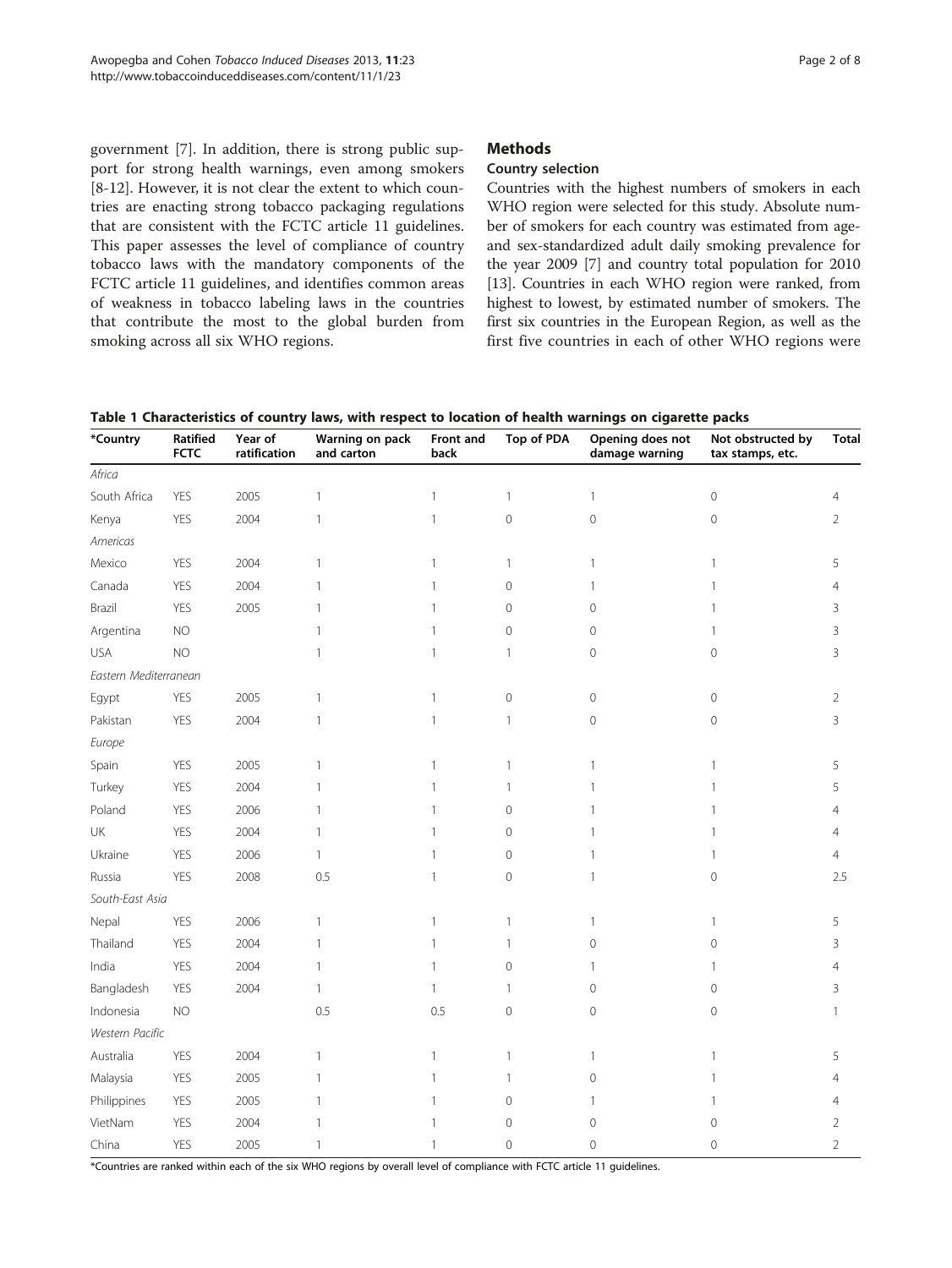<span id="page-2-0"></span>selected to give a sample with the highest contribution to the global burden of smoking across all WHO regions. In instances where country laws were not available, or where verified translations were not accessible electronically, the next country on the list was selected, provided the numbers of smokers in both countries were comparable. In the African and Eastern Mediterranean regions, where these numbers were far apart, fewer countries were selected. This led to a final selection of 25 countries: six countries in the European region, five countries in the Americas, South-East Asia and Western Pacific regions, and two countries in the African and Eastern Mediterranean regions.

The countries by region are as follows: Africa (South Africa, Kenya); The Americas (Mexico, Canada, Brazil, Argentina, USA); South-East Asia (Nepal, Thailand, India, Bangladesh, Indonesia); Europe (Spain, Turkey, Poland, United Kingdom, Ukraine, Russia); Eastern Mediterranean (Pakistan, Egypt) and Western Pacific (Australia, Malaysia, Philippines, Vietnam, China).

### Scoring criteria

We examined the FCTC article guidelines and distinguished required guidelines from optional recommendations by careful examination of how they were worded. Required guidelines were considered those that used words such as "must", "should", or "shall"; while optional guidelines were classified as those that used words such as "may" or "can", or contained phrases like "Parties should consider…".

The resulting scoring criteria contained 19 mandatory health warning components grouped under the following five categories: location, size, message content, language and display of misleading descriptors. We also assessed optional recommendations such as the use of pictograms, contrast, and the provision of a "quit line" number.

We used the scoring criteria thus created to assess each country's compliance with FCTC article 11 guidelines on tobacco packaging and labeling. We extracted country tobacco laws from the Campaign for Tobacco-Free Kids website [www.tobaccocontrollaws.org](http://www.tobaccocontrollaws.org) [\[14](#page-7-0)], as this was considered a reliable source of verified translations of the tobacco packaging and labeling laws of different countries. We awarded one point for meeting each required guideline and one-half point where guidelines partially complied with the FCTC requirements. If a country's laws did not precisely reflect what the FCTC guidelines specify, no point was awarded. Thus, higher total scores indicate greater alignment of the laws with the guidelines.

#### Analysis

Scores across all article 11 requirements were totaled for each country to reflect the overall level of alignment with the guidelines. Within WHO Regions, countries were ranked from highest to lowest total score.

## Results

Out of a maximum of 19 points, total scores ranged from 18 (Australia) to 4 (Indonesia). Three countries in the selection (USA, Argentina and Indonesia) have not ratified the FCTC. Across all countries examined, laws were generally strong in requiring that health warning messages are

Table 2 Characteristics of country laws, with respect to size of health warnings on cigarette packs

| *Country              | Not less than<br>30% of PDAs | Bold, legible<br>text | <b>Total</b>   |
|-----------------------|------------------------------|-----------------------|----------------|
| Africa                |                              |                       |                |
| South Africa          | $\mathbf 0$                  | 1                     | 1              |
| Kenya                 | 1                            | 1                     | $\overline{2}$ |
| Americas              |                              |                       |                |
| Mexico                | 1                            | 1                     | $\overline{2}$ |
| Canada                | 1                            | 1                     | $\overline{2}$ |
| Brazil                | 1                            | 1                     | $\overline{2}$ |
| Argentina             | 1                            | 1                     | $\overline{2}$ |
| <b>USA</b>            | 1                            | 1                     | $\overline{2}$ |
| Eastern Mediterranean |                              |                       |                |
| Egypt                 | 1                            | 1                     | $\overline{2}$ |
| Pakistan              | 1                            | 1                     | $\overline{2}$ |
| Europe                |                              |                       |                |
| Spain                 | 1                            | 1                     | $\overline{2}$ |
| Turkey                | 1                            | 0                     | 1              |
| Poland                | 1                            | 1                     | $\overline{2}$ |
| UK                    | 1                            | 1                     | $\overline{2}$ |
| Ukraine               | 1                            | 0                     | 1              |
| Russia                | 1                            | $\mathbf 0$           | 1              |
| South-East Asia       |                              |                       |                |
| Nepal                 | 1                            | 1                     | $\overline{2}$ |
| Thailand              | 1                            | 1                     | 2              |
| India                 | 1                            | 1                     | $\overline{2}$ |
| Bangladesh            | 1                            | 1                     | $\overline{2}$ |
| Indonesia             | 0                            | 1                     | 1              |
| Western Pacific       |                              |                       |                |
| Australia             | 1                            | 1                     | 2              |
| Malaysia              | 1                            | 1                     | $\overline{2}$ |
| Philippines           | 1                            | 1                     | $\overline{2}$ |
| VietNam               | 1                            | 1                     | $\overline{2}$ |
| China                 | 1                            | 0                     | 1              |

\*Countries are ranked within each of the six WHO regions by overall level of compliance with FCTC article 11 guidelines.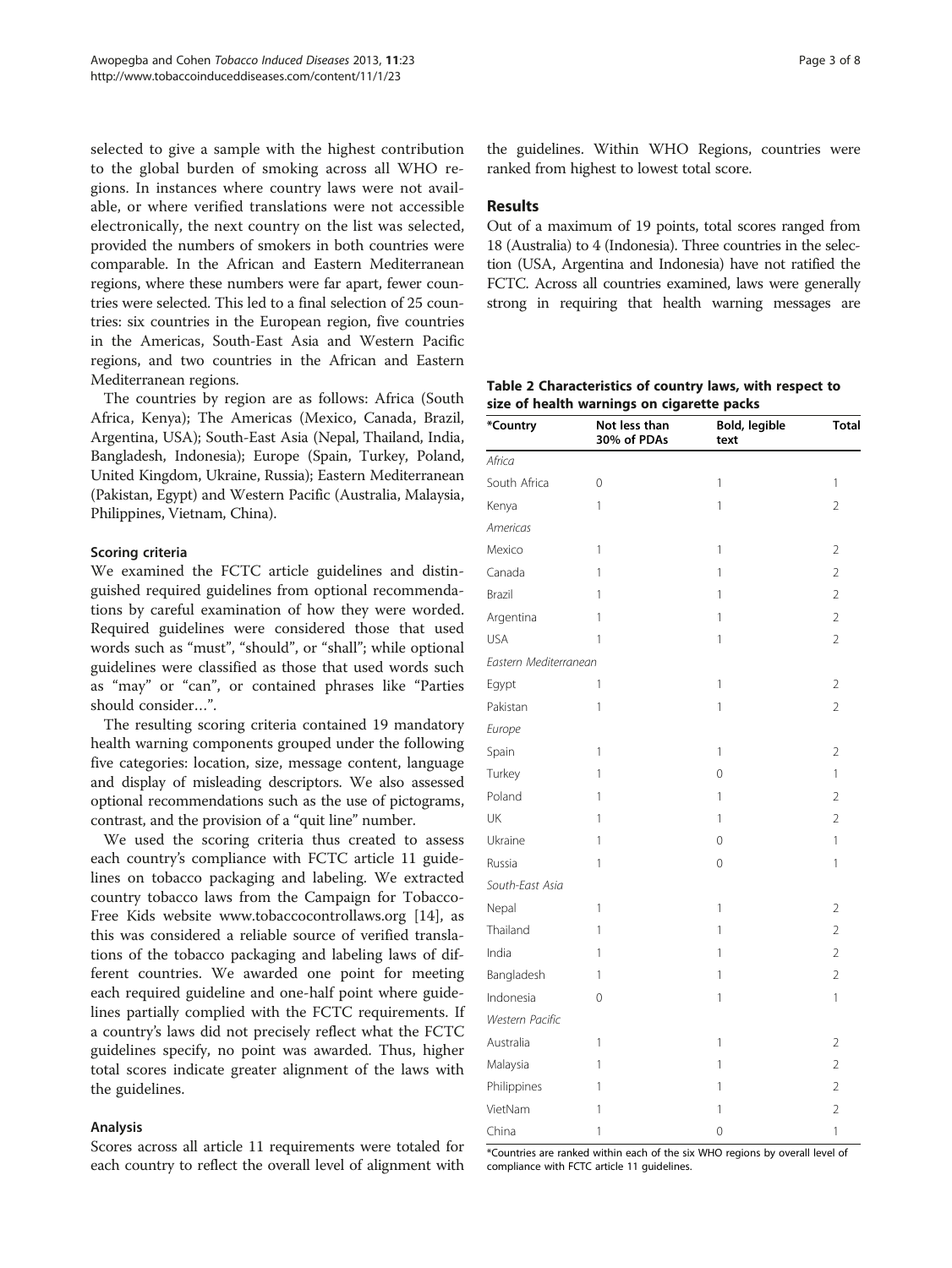<span id="page-3-0"></span>displayed on the front and back of cigarette packs and cartons. However, they were generally weak in prohibiting the display of emission yields, and placing warnings at the top of the principal display area (which is, in most cases, the front and back, or the widest part of the package), as well as requiring health messages on tobacco's negative social and economic outcomes.

| Table 3 Characteristics of country laws, with respect to |
|----------------------------------------------------------|
| prohibition of misleading descriptors on cigarette packs |

| *Country                 | Prohibition of<br>term, descriptor,<br>trademark or<br>figurative or<br>other sign that<br>may be deceptive | Prohibition<br>of display<br>of emission<br>yields | Display of<br>relevant<br>qualitative<br>emissions<br>such as<br>benzene | <b>Total</b>   |
|--------------------------|-------------------------------------------------------------------------------------------------------------|----------------------------------------------------|--------------------------------------------------------------------------|----------------|
| Africa                   |                                                                                                             |                                                    |                                                                          |                |
| South Africa             | 1                                                                                                           | $\mathbf 0$                                        | $\mathbf 0$                                                              | 1              |
| Kenya                    | 0                                                                                                           | 1                                                  | 1                                                                        | $\overline{2}$ |
| Americas                 |                                                                                                             |                                                    |                                                                          |                |
| Mexico                   | 1                                                                                                           | 1                                                  | 1                                                                        | 3              |
| Canada                   | $\mathbb{1}$                                                                                                | $\mathbf 0$                                        | 1                                                                        | $\overline{2}$ |
| Brazil                   | 0.5                                                                                                         | $\mathbf 0$                                        | 1                                                                        | 1.5            |
| Argentina                | 1                                                                                                           | $\mathbf 0$                                        | 0                                                                        | 1              |
| <b>USA</b>               | 0                                                                                                           | $\mathbf 0$                                        | 0                                                                        | 0              |
| Eastern<br>Mediterranean |                                                                                                             |                                                    |                                                                          |                |
| Egypt                    | 0.5                                                                                                         | 0                                                  | 0                                                                        | 0.5            |
| Pakistan                 | 0                                                                                                           | 0                                                  | 0                                                                        | 0              |
| Europe                   |                                                                                                             |                                                    |                                                                          |                |
| Spain                    | 1                                                                                                           | $\mathbf 0$                                        | 0                                                                        | 1              |
| Turkey                   | 1                                                                                                           | 0                                                  | 1                                                                        | $\overline{2}$ |
| Poland                   | 1                                                                                                           | $\mathbf 0$                                        | 1                                                                        | $\overline{2}$ |
| UK                       | 1                                                                                                           | $\mathbf 0$                                        | 0                                                                        | 1              |
| Ukraine                  | 1                                                                                                           | 0                                                  | 0                                                                        | 1              |
| Russia                   | 0                                                                                                           | $\mathbf 0$                                        | 0                                                                        | 0              |
| South-East Asia          |                                                                                                             |                                                    |                                                                          |                |
| Nepal                    | 1                                                                                                           | 0                                                  | 1                                                                        | $\overline{2}$ |
| Thailand                 | 1                                                                                                           | 0                                                  | 1                                                                        | $\overline{2}$ |
| India                    | 1                                                                                                           | 0                                                  | 0                                                                        | 1              |
| Bangladesh               | 0                                                                                                           | $\mathbf 0$                                        | 0                                                                        | 0              |
| Indonesia                | 0                                                                                                           | $\mathbf 0$                                        | 0                                                                        | 0              |
| Western Pacific          |                                                                                                             |                                                    |                                                                          |                |
| Australia                | 1                                                                                                           | 1                                                  | 1                                                                        | 3              |
| Malaysia                 | 0.5                                                                                                         | 0                                                  | 1                                                                        | 1.5            |
| Philippines              | $\mathbf 0$                                                                                                 | $\mathbf 0$                                        | 0                                                                        | 0              |
| VietNam                  | $\mathbb{1}$                                                                                                | $\mathbf 0$                                        | 0                                                                        | $\mathbf{1}$   |
| China                    | 0.5                                                                                                         | $\mathbf 0$                                        | $\Omega$                                                                 | 0.5            |

## Results by category Location

Most countries  $(n = 23)$  in the selection required warnings on both packs and cartons, except Russia and Indonesia, that did not require health warnings on cartons (Table [1](#page-1-0)). Less than half of the countries in the selection  $(n = 11)$  required that warnings are placed at the top of the principal display area (PDA). Brazil, Indonesia, Philippines and India required warnings to be placed on only one PDA. Kenya, Egypt, Indonesia, China, Vietnam did not mandate that

Table 4 Characteristics of country laws, with respect to rotation of health warnings

| *Country               | Rotation<br>required | Rotation<br>format<br>specified | Range of packs<br>to which rotation<br>is applicable is<br>specified | <b>Total</b>   |
|------------------------|----------------------|---------------------------------|----------------------------------------------------------------------|----------------|
| Africa                 |                      |                                 |                                                                      |                |
| South Africa           | 1                    | 1                               | 1                                                                    | 3              |
| Kenya                  | 1                    | 1                               | 1                                                                    | 3              |
| Americas               |                      |                                 |                                                                      |                |
| Mexico                 | 1                    | 1                               | $\mathbf{1}$                                                         | 3              |
| Canada                 | 1                    | 1                               | 1                                                                    | 3              |
| Brazil                 | 1                    | 1                               | 0                                                                    | $\overline{2}$ |
| Argentina              | 1                    | 1                               | 1                                                                    | 3              |
| <b>USA</b>             | 1                    | 0                               | 0                                                                    | 1              |
| Eastern Mediterranean  |                      |                                 |                                                                      |                |
| Egypt                  | 1                    | 1                               | $\mathbf 0$                                                          | 2              |
| Pakistan               | 1                    | 1                               | 1                                                                    | 3              |
| Europe                 |                      |                                 |                                                                      |                |
| Spain                  | 1                    | 0                               | 1                                                                    | 2              |
| Turkey                 | 1                    | 1                               | 1                                                                    | 3              |
| Poland                 | 1                    | 1                               | 1                                                                    | 3              |
| UK                     | 1                    | 1                               | 1                                                                    | 3              |
| Ukraine                | 1                    | 0                               | 0                                                                    | 1              |
| Russia                 | 1                    | 1                               | 0                                                                    | $\overline{2}$ |
| South-East Asia        |                      |                                 |                                                                      |                |
| Nepal                  | 1                    | 1                               | 1                                                                    | 3              |
| Thailand               | 1                    | 0                               | $\mathbf 0$                                                          | $\mathbf{1}$   |
| India                  | 1                    | 1                               | $\mathbf 0$                                                          | $\overline{2}$ |
| Bangladesh             | $\mathbf 0$          | 0                               | 0                                                                    | 0              |
| Indonesia              | $\mathbf{O}$         | 0                               | $\mathbf 0$                                                          | $\mathbf 0$    |
| <b>Western Pacific</b> |                      |                                 |                                                                      |                |
| Australia              | 1                    | 1                               | 1                                                                    | 3              |
| Malaysia               | 1                    | 0                               | 1                                                                    | $\overline{2}$ |
| Philippines            | 1                    | 1                               | 0                                                                    | $\overline{2}$ |
| VietNam                | 1                    | 1                               | $\mathbf 0$                                                          | $\overline{2}$ |
| China                  | 1                    | 0                               | $\overline{0}$                                                       | 1              |

\*Countries are ranked within each of the six WHO regions by overall level of compliance with FCTC article 11 guidelines.

\*Countries are ranked within each of the six WHO regions by overall level of compliance with FCTC article 11 guidelines.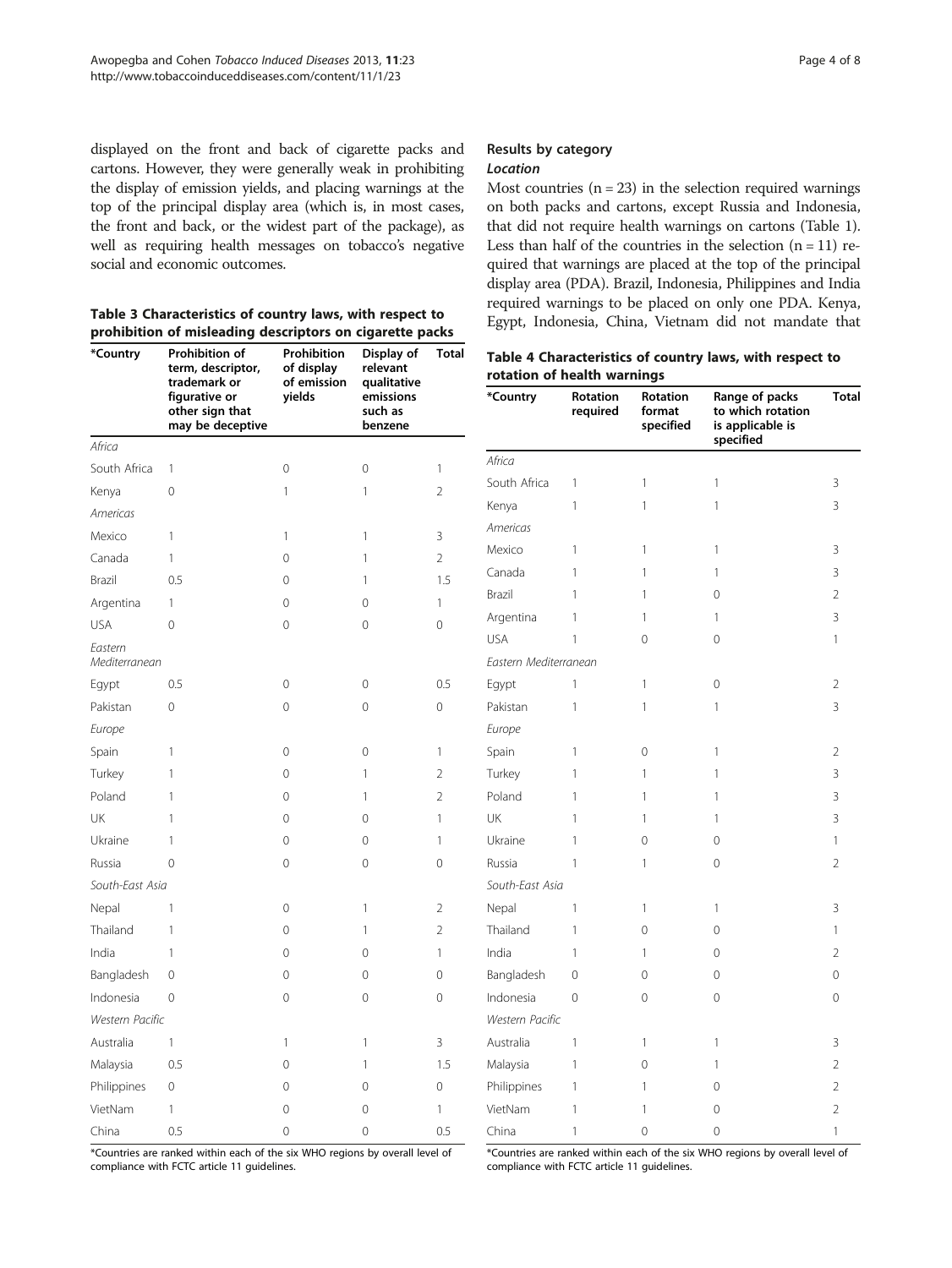<span id="page-4-0"></span>health warnings be placed at the top of the PDA, or placed where they would not be damaged by opening the pack, or that they are positioned where they would not be obstructed by mandatory markings on the packs. In this selection, Mexico, Spain, Turkey Nepal and Australia were the most compliant with regard to the requirements on location, scoring the maximum points for this category, while Indonesia ranked least.

## Size

Most countries were generally compliant with the requirements on size. South Africa and Indonesia were the only countries in this analysis whose health warnings were not required to cover at least 30% of the principal display area (PDA) (Table [2\)](#page-2-0).

#### Misleading descriptors

Countries generally aligned poorly with the FCTC guidelines by not prohibiting the display of emission yields, and by failing to require the display of relevant qualitative emissions like Benzene. Though Brazil, Egypt, Malaysia and China ban the display of misleading descriptors, they do not prohibit the stealthy use of colors, and other insignia that could give a false impression that one brand is safer than another (Table [3\)](#page-3-0). Mexico and Australia were the most compliant, getting all points under the category

Table 5 Characteristics of country laws, with respect to message content of health warnings on cigarette packs

| *Country              | Advice on<br>health effects | Cessation    | <b>Addictive nature</b> | Adverse economic and<br>social outcomes | Impact on family<br>and friends | <b>Total</b>   |
|-----------------------|-----------------------------|--------------|-------------------------|-----------------------------------------|---------------------------------|----------------|
| Africa                |                             |              |                         |                                         |                                 |                |
| South Africa          | $\mathbf{1}$                | $\mathbf{1}$ | $\mathbf{1}$            | $\mathbf 0$                             | $\mathbf{1}$                    | $\overline{4}$ |
| Kenya                 | $\mathbf{1}$                | $\mathbf 0$  | $\overline{0}$          | $\mathbf 0$                             | $\mathbf{1}$                    | $\overline{2}$ |
| Americas              |                             |              |                         |                                         |                                 |                |
| Mexico                | $\mathbf{1}$                | $\mathbf 0$  | $\mathbf{1}$            | $\mathbf 0$                             | $\mathbf{1}$                    | 3              |
| Canada                | $\mathbf{1}$                | $\mathbf{1}$ | $\mathbf{1}$            | $\mathbb O$                             | $\mathbf{1}$                    | $\overline{4}$ |
| Brazil                | $\mathbf{1}$                | $\mathbf{1}$ | 1                       | $\mathbf 0$                             | 1                               | $\overline{4}$ |
| Argentina             | $\mathbf{1}$                | $\mathbf{1}$ | $\mathbf{1}$            | $\,0\,$                                 | $\mathsf{O}\xspace$             | 3              |
| <b>USA</b>            | $\mathbf{1}$                | $\mathbf{1}$ | $\mathbf{1}$            | $\mathbb O$                             | $\mathbf{1}$                    | $\overline{4}$ |
| Eastern Mediterranean |                             |              |                         |                                         |                                 |                |
| Egypt                 | $\mathbf{1}$                | $\mathbf 0$  | $\mathbf{1}$            | $\mathbf{1}$                            | $\overline{1}$                  | 4              |
| Pakistan              | $\mathbf{1}$                | $\mathbf 0$  | $\mathbf 0$             | $\mathbb O$                             | $\mathbf 0$                     | 1              |
| Europe                |                             |              |                         |                                         |                                 |                |
| Spain                 | $\mathbf{1}$                | $\mathbf{1}$ | $\mathbf{1}$            | $\mathbf{1}$                            | $\mathbf{1}$                    | 5              |
| Turkey                | $\mathbf{1}$                | $\mathbf{1}$ | $\mathbf{1}$            | $\mathbf 0$                             | $\mathbf{1}$                    | $\overline{4}$ |
| Poland                | $\mathbf{1}$                | $\mathbf{1}$ | 1                       | $\circ$                                 | $\mathbf{1}$                    | 4              |
| UK                    | $\mathbf{1}$                | $\mathbf{1}$ | $\mathbf{1}$            | $\mathbf 0$                             | $\mathbf{1}$                    | $\overline{4}$ |
| Ukraine               | $\mathbf{1}$                | $\mathbf 0$  | $\mathbf{1}$            | $\mathbf{1}$                            | 1                               | 4              |
| Russia                | $\mathbf{1}$                | $\mathbf{1}$ | $\mathbf{1}$            | $\mathbf 0$                             | $\mathbf{1}$                    | $\overline{4}$ |
| South-East Asia       |                             |              |                         |                                         |                                 |                |
| Nepal                 | $\mathbf{1}$                | $\mathbf 0$  | $\mathbf 0$             | $\mathbf 0$                             | $\mathsf{O}\xspace$             | 1              |
| Thailand              | $\mathbf{1}$                | $\mathbf 0$  | $\mathbf 0$             | $\mathbf 0$                             | $\mathbf{1}$                    | $\overline{2}$ |
| India                 | $\mathbf{1}$                | $\mathbf 0$  | $\mathbf 0$             | $\mathbf 0$                             | $\mathbf 0$                     | 1              |
| Bangladesh            | $\mathbf{1}$                | $\mathbf 0$  | $\mathbf 0$             | $\mathbf 0$                             | $\mathbf{1}$                    | $\overline{2}$ |
| Indonesia             | $\mathbf{1}$                | $\mathbf 0$  | $\circ$                 | $\mathbf 0$                             | $\mathbf 0$                     | $\mathbf{1}$   |
| Western Pacific       |                             |              |                         |                                         |                                 |                |
| Australia             | $\mathbf{1}$                | $\mathbf{1}$ | $\mathbf{1}$            | $\mathbb O$                             | $\mathbf{1}$                    | $\overline{4}$ |
| Malaysia              | $\mathbf{1}$                | $\mathbf 0$  | $\mathbf 0$             | $\mathbf 0$                             | $\mathbf 0$                     | 1              |
| Philippines           | $\mathbf{1}$                | $\mathbf 0$  | $\mathbf{0}$            | $\mathbb O$                             | $\mathbf{1}$                    | $\overline{2}$ |
| VietNam               | $\mathbf{1}$                | $\mathbf 0$  | $\mathbf{O}$            | $\mathbf 0$                             | $\mathbf 0$                     | $\mathbf{1}$   |
| China                 | $\mathbf{1}$                | $\Omega$     | $\Omega$                | $\Omega$                                | $\Omega$                        | $\mathbf{1}$   |

\*Countries are ranked within each of the six WHO regions by overall level of compliance with FCTC article 11 guidelines.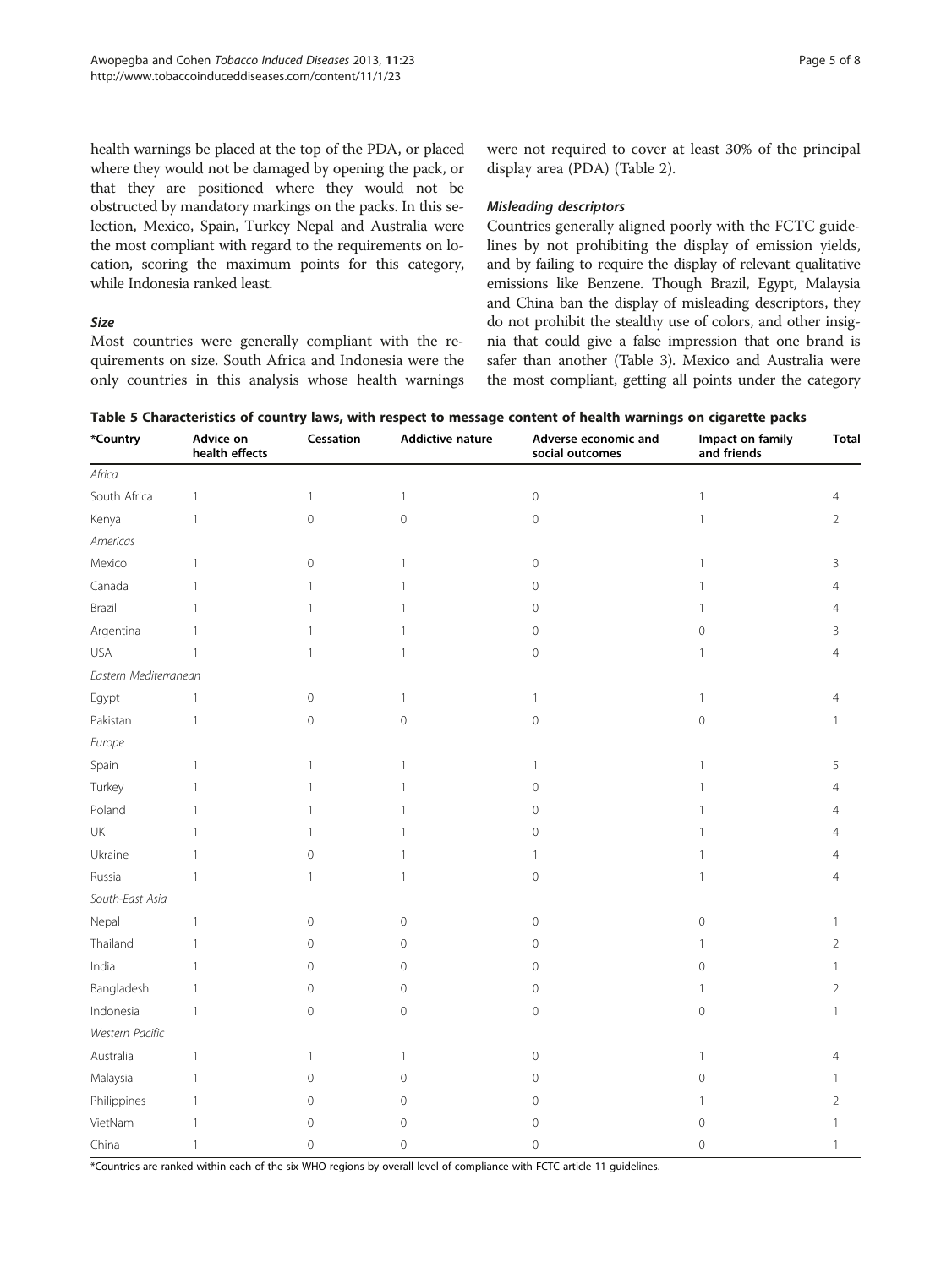of prohibiting all forms of misleading descriptors on packs, whereas country tobacco laws from the USA, Pakistan, Russia, Bangladesh, Indonesia and the Philippines did not prohibit misleading descriptors, in any form, on packs and scored no points in this section.

#### Rotation

In this selection, only Indonesia and Bangladesh did not require health warnings to be rotated. Though rotation of health warnings was required by the rest, about half of country tobacco laws  $(n = 14)$  were still vague on the frequency of rotation, or the range of packs that the rotation sequence must apply to (Table [4](#page-3-0)).

#### Message content

In this selection, only Spain required health warnings that covered all five components of the requirements under the category "Message content". Most countries (n = 22), except Spain, Ukraine and Egypt, did not require health warnings about the adverse economic and social outcomes related to smoking on their packs. All countries in this analysis required warnings that talked about the adverse health effects of smoking (Table [5\)](#page-4-0).

#### Language

All countries' laws under review required that health warnings be printed in at least one of the principal language of the country, in alignment with the FCTC guidelines on article 11.

#### Optional recommendations

In this selection, only South Africa, Mexico, Canada, Brazil, Argentina, Spain, Poland, the United Kingdom, Thailand, Australia and Malaysia provided a quit line number on their packs (Table 6). South Africa, Kenya, Poland, Indonesia, Philippines and China did not require graphic pictograms. Indonesia, China, Turkey and Ukraine did not explicitly state that warnings should use contrasting colors for the background of the text.

#### **Discussion**

This cross-country study of tobacco packaging and labeling laws showed that even countries that have ratified the FCTC are yet to align their laws to the highest standards of the FCTC article 11, especially with regard to the diversity of the content of health warnings, location of health warnings on the PDA of packs, and prohibition of misleading descriptors on cigarette packs.

It is important that health warning messages continue to reflect the extensiveness of the effects tobacco use can have on its users and those around them. Tobacco companies have historically obfuscated the facts about the addictive nature of nicotine, as well as the farreaching adverse effects of smoking on health and the

| *Country              | <b>Quit line</b> | Pictograms   | Contrast | Total          |
|-----------------------|------------------|--------------|----------|----------------|
| Africa                |                  |              |          |                |
| South Africa          | 1                | 0            | 1        | 2              |
| Kenya                 | 0                | 0            | 1        | 1              |
| Americas              |                  |              |          |                |
| Mexico                | 1                | $\mathbf{1}$ | 1        | 3              |
| Canada                | 1                | 1            | 1        | 3              |
| Brazil                | 1                | 1            | 1        | 3              |
| Argentina             | 1                | 1            | 1        | 3              |
| <b>USA</b>            | 1                | 1            | 1        | 3              |
| Eastern Mediterranean |                  |              |          |                |
| Egypt                 | $\mathbf 0$      | 1            | 1        | $\overline{2}$ |
| Pakistan              | 0                | 1            | 1        | $\overline{2}$ |
| Europe                |                  |              |          |                |
| Spain                 | 1                | 1            | 1        | 3              |
| Turkey                | $\mathbf 0$      | 1            | 0        | 1              |
| Poland                | $\mathbf{1}$     | 0            | 1        | $\overline{2}$ |
| UK                    | 1                | 1            | 1        | 3              |
| Ukraine               | 0                | 1            | 0        | 1              |
| Russia                | 0                | 1            | 1        | $\overline{2}$ |
| South-East Asia       |                  |              |          |                |
| Nepal                 | 0                | 1            | 1        | 2              |
| Thailand              | 1                | 1            | 1        | 3              |
| India                 | 0                | 1            | 1        | $\overline{2}$ |
| Bangladesh            | 0                | 1            | 1        | $\overline{2}$ |
| Indonesia             | 0                | 0            | 0        | $\mathbf 0$    |
| Western Pacific       |                  |              |          |                |
| Australia             | $\mathbf{1}$     | 1            | 1        | 3              |
| Malaysia              | 1                | 1            | 1        | 3              |
| Philippines           | 0                | 0            | 1        | 1              |
| VietNam               | 0                | 1            | 1        | 2              |
| China                 | $\mathbf 0$      | 0            | 0        | $\mathbf 0$    |

\*Countries are ranked within each of the six WHO regions by overall level of compliance with FCTC article 11 guidelines.

environment [[15](#page-7-0)]. Consequently, many smokers, including non-smokers, have underestimated the extreme addictive nature of nicotine and the impact of their smoking habit on their health and those around them [[16,17\]](#page-7-0). A combination of warnings that cover issues on health effects of smoking with adverse social and economic outcomes, addictive nature of nicotine, cessation and the impact of smoking on family and friends, as required by the FCTC, can be more powerful in convincing individuals who differ in what motivates them to initiate or quit smoking.

#### Table 6 Characteristics of country laws, with respect to optional health warning components of the FCTC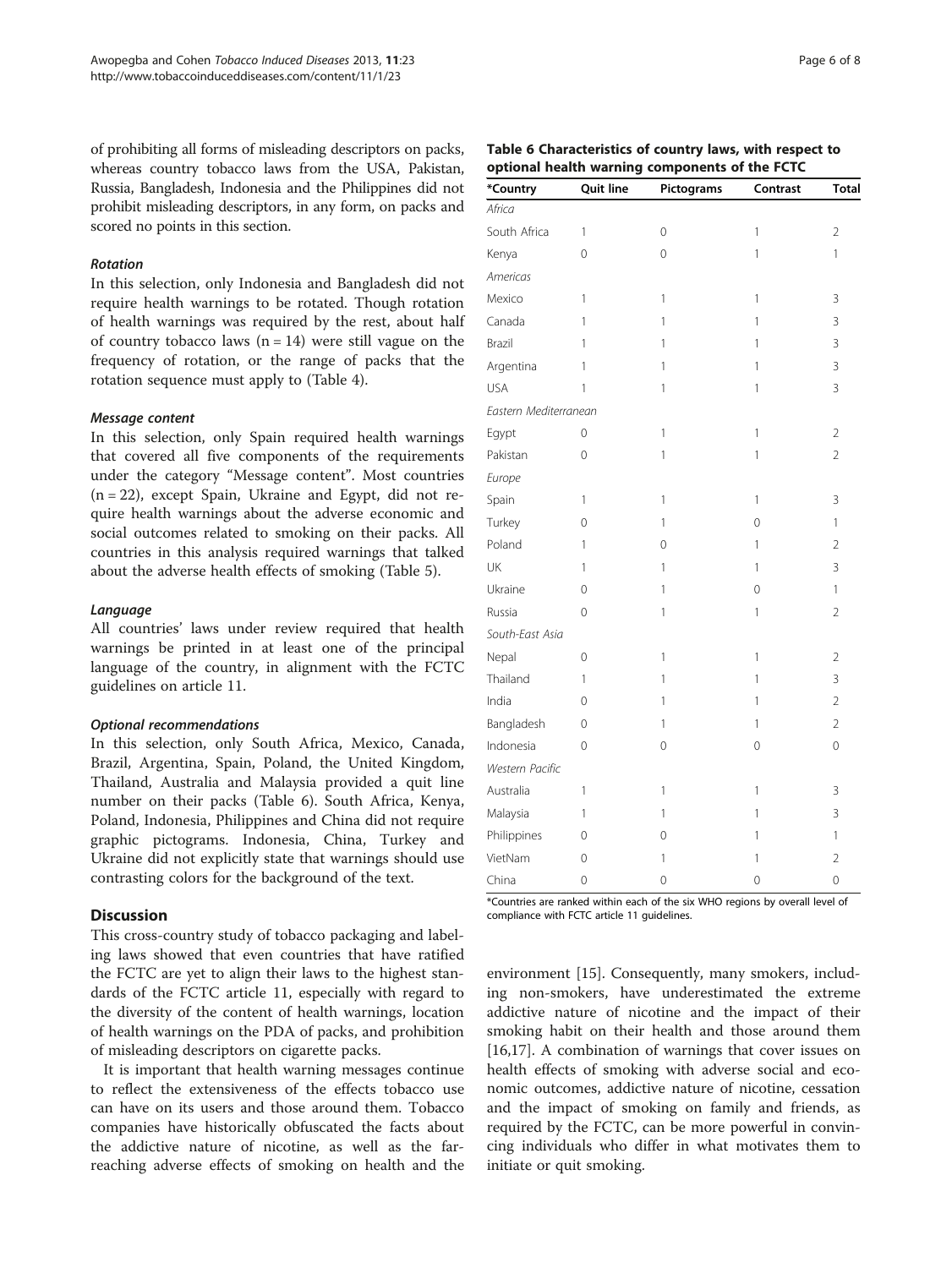This study also detects a consistent weakness with respect to location of health warnings. Many countries do not require that health warnings be placed at the top of the principal display area. In addition, many country laws do not require health warnings to be located where they would not be obstructed by required markings on packs, or damaged/concealed with the opening and closing of packs. Most countries in the selection (except Mexico, Spain, Turkey, Nepal and Australia) do not meet all the requirements for location of health warning labels as required by the FCTC. Though large warnings have been shown to be effective by both smokers and non-smokers [[18,19](#page-7-0)], placing them at the top of the PDA can further enhance their effectiveness and noticeability.

Most country laws in the selection did not prohibit the use of all forms of misleading descriptors on packs, except Australia and Mexico, which comply with all the requirements of the FCTC with respect to this category. Countries' laws were especially weak in prohibiting the display of quantitative emission yields on their packs. Users of these products may still ascribe lower risks to brands that have lower levels of tar, carbon monoxide or nicotine, attenuating the effect that the prohibition of the use of misleading terms such as "mild" "light", may have had.

Six countries in the selection (South Africa, Kenya, Poland, Indonesia, Philippines and China) are yet to mandate the use of health warnings that contain pictograms. It is also important to note that most of these are low-and middle-income countries, where health literacy may be relatively low. Though the use of pictograms is not a requirement, countries can strengthen the impact of their warning labels by using graphic color images. Strong warnings that utilize graphic pictograms, and not just text, are shown to be more effective in getting the attention of users, conveying the significance of the text warning and ultimately inducing a change in the perception of risk by the users [[18,20-27\]](#page-7-0). Studies have shown that smokers tend to notice health warnings with pictures more than they do warnings without [[21,28\]](#page-7-0). Pictograms would convey a stronger message, especially in low-literacy settings, or in cases where text warnings are very weak in conveying the harms of tobacco use.

Strong health warning messages can influence the decision to initiate or quit smoking [[5,6\]](#page-7-0), and these measures can be implemented at no cost to governments [[7](#page-7-0)]. Some countries like Canada [[19,29,30\]](#page-7-0), Australia [[11](#page-7-0)], Brazil [\[31\]](#page-7-0), Singapore [\[32](#page-7-0)] and Thailand [\[33\]](#page-7-0) have seen significant change in perceptions and attitudes toward smoking following implementation of some of these FCTC-recommended best-practices in health warning display. Barriers to implementing best practices in tobacco packaging and labeling, as stipulated by the FCTC, would vary by country. Countries should share their successes and challenges, and collaborate on possible strategies to strengthen their tobacco laws. Sustained efforts to enact, mandate and enforce the evidence-driven guidelines outlined by the FCTC will enable countries to protect the health of their citizens and reduce mortality and illness from tobacco.

#### Strengths and limitations

This study examines tobacco packaging and labeling legislation in countries that contribute the most numbers of smokers to the global burden from smoking across all six WHO regions. However, these findings are subject to at least four limitations. First, unofficial translations of country tobacco laws [[14\]](#page-7-0) were used to assess compliance with the FCTC provisions. Due to limitations of translation, certain wordings or expressions may not be accurately represented. However, these translations were carefully verified by in-country lawyers and experts, as well Campaign for Tobacco-Free Kids staff in Washington DC, and give a clear understanding of country tobacco laws. Second, this study examines tobacco regulations as written, not as practiced. Some countries may actually meet the FCTC requirements in practice, even though their laws do not. For example, Canada's health warnings are placed at the top of the PDA, even though this is not specified in the legislation. Conversely, some countries may have laws that are compliant with the FCTC requirements, but are not enforced. Some examples include Vietnam and the US, whose new laws have not yet come into full effect. Third, this study examines laws that pertain only to manufactured cigarettes. Fourth, the unavailability of verified translations of laws in many African and Eastern Mediterranean countries prevented us from including more countries from these regions in this study.

#### Conclusions

This study demonstrates that among countries that contribute the most to the global tobacco burden, there are still areas of nonalignment of tobacco laws with guidelines specified by article 11 of the FCTC. The gains made in global tobacco control in recent times can be consolidated by advocating for stronger tobacco regulations in compliance with the FCTC. Strong, effective, evidence-driven health warning labels are needed to protect and promote global public health.

#### Abbreviations

FCTC: Framework convention on global tobacco control; WHO: World health organization; PDA: Principal display area.

#### Competing interests

Both authors declare that they have no competing interests.

#### Authors' contributions

AA initiated the concept of the study, extracted and analyzed the data, and prepared the initial draft of the manuscript. JEC contributed to development of the methodology and the interpretation of results, and critically reviewed and revised the manuscript. Both authors read and approved the final manuscript.